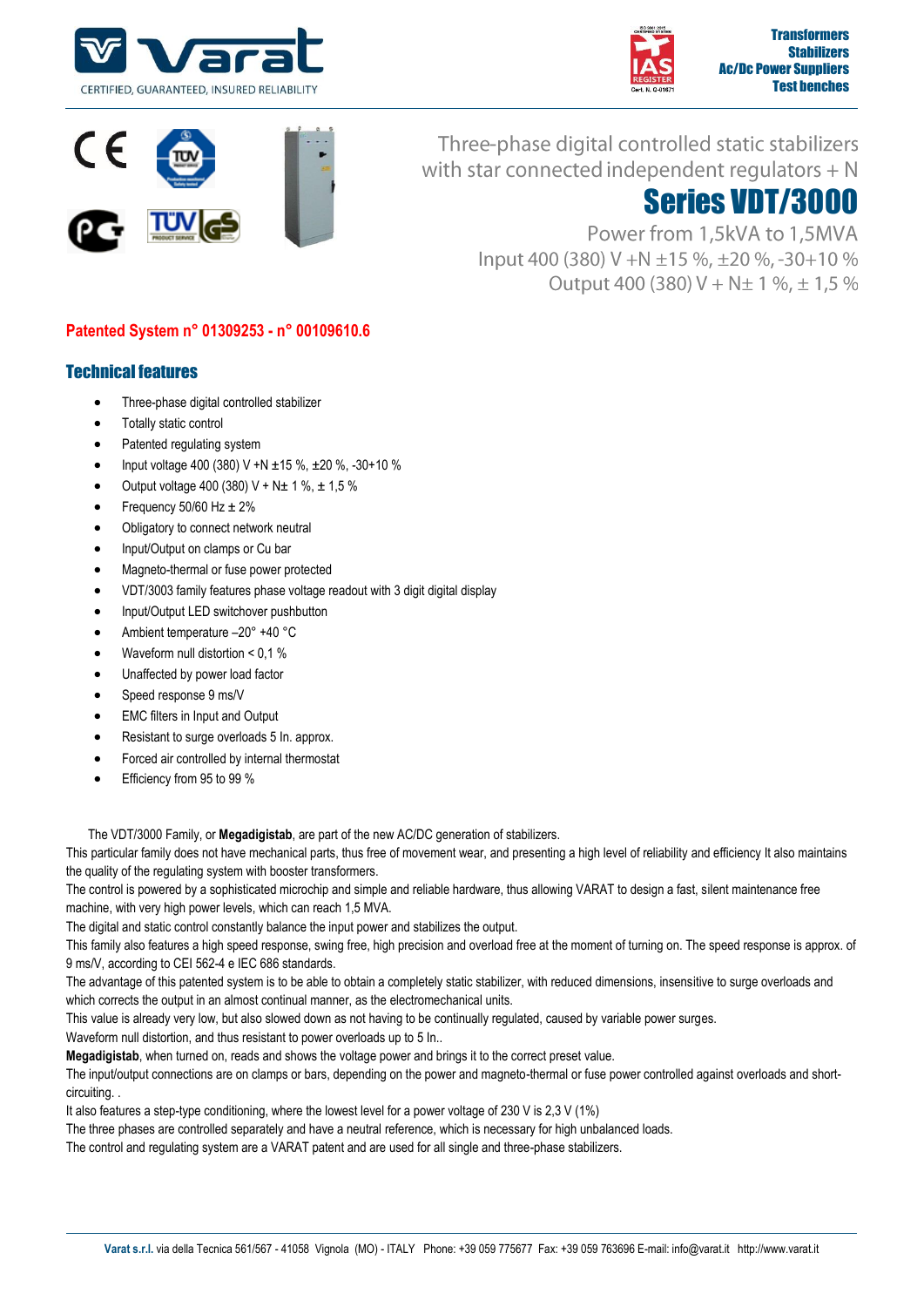



## Dimensions and drillings

| Input voltage 400 (380) V ± 15% +N<br>Output voltage 400 (380) V ± 1% +N |                |                        |                   |     |      |        |                |  |
|--------------------------------------------------------------------------|----------------|------------------------|-------------------|-----|------|--------|----------------|--|
| <b>Reference</b>                                                         | <b>Power</b>   | Nom.<br>current<br>(A) | <b>Dimensions</b> |     |      | Weight |                |  |
| number                                                                   |                |                        | L                 | P   | H    | Kg.    | Fig.           |  |
| <b>VDT/3001</b>                                                          | 1,5 kVA        | 2,2                    | 400               | 200 | 500  | 28     | 1              |  |
| <b>VDT/3002</b>                                                          | 3 kVA          | 4,3                    | 400               | 250 | 600  | 43     | $\mathbf{1}$   |  |
| <b>VDT/3003</b>                                                          | 6 kVA          | 8,7                    | 500               | 250 | 700  | 65     | 1              |  |
| <b>VDT/3004</b>                                                          | 9 kVA          | 13,0                   | 600               | 250 | 800  | 73     | $\mathbf{1}$   |  |
| <b>VDT/3005</b>                                                          | 12 kVA         | 17,4                   | 600               | 250 | 1000 | 86     | 1              |  |
| <b>VDT/3006</b>                                                          | 15 kVA         | 21,7                   | 600               | 400 | 1300 | 92     | $\overline{2}$ |  |
| <b>VDT/3007</b>                                                          | <b>20 kVA</b>  | 28,9                   | 800               | 400 | 1300 | 142    | $\overline{2}$ |  |
| <b>VDT/3008</b>                                                          | 25 kVA         | 36,1                   | 600               | 400 | 1600 | 163    | $\overline{2}$ |  |
| <b>VDT/3009</b>                                                          | 30 kVA         | 43,5                   | 600               | 400 | 1700 | 205    | $\overline{2}$ |  |
| <b>VDT/3010</b>                                                          | <b>50 kVA</b>  | 72,2                   | 600               | 400 | 1900 | 228    | $\overline{2}$ |  |
| <b>VDT/3011</b>                                                          | <b>75 kVA</b>  | 108                    | 800               | 500 | 1900 | 271    | $\overline{2}$ |  |
| <b>VDT/3012</b>                                                          | <b>100 kVA</b> | 144                    | 1200              | 600 | 2100 | 315    | $\overline{2}$ |  |
| <b>VDT/3013</b>                                                          | 125 kVA        | 180                    | 1400              | 600 | 2100 | 375    | $\overline{2}$ |  |
| <b>VDT/3014</b>                                                          | 150 kVA        | 216                    | 1400              | 600 | 2100 | 405    | $\overline{2}$ |  |
| <b>VDT/3015</b>                                                          | 200 kVA        | 288                    | 1600              | 600 | 2100 | 580    | $\overline{2}$ |  |
| <b>VDT/3016</b>                                                          | 250 kVA        | 360                    | 2000              | 800 | 2100 | 650    | $\mathbf{3}$   |  |
| <b>VDT/3017</b>                                                          | 300 kVA        | 433                    | 2400              | 800 | 2100 | 1100   | 3              |  |
| <b>VDT/3018</b>                                                          | 400 kVA        | 577                    | 2600              | 800 | 2100 | 1230   | $\mathbf{3}$   |  |
| <b>VDT/3019</b>                                                          | 500 kVA        | 721                    | 2600              | 800 | 2100 | 1450   | 3              |  |
| <b>VDT/3020</b>                                                          | 600 kVA        | 866                    | 3000              | 800 | 2100 | 1850   | 3              |  |
| <b>VDT/3021</b>                                                          | 800 kVA        | 1.154                  | 3200              | 800 | 2100 | 2250   | 3              |  |
| <b>VDT/3022</b>                                                          | 1 MVA          | 1.443                  | 3800              | 800 | 2100 | 3200   | 3              |  |
| <b>VDT/3023</b>                                                          | 1,25 MVA       | 1.804                  | 4800              | 800 | 2100 | 3330   | 3              |  |
| <b>VDT/3024</b>                                                          | 1,5 MVA        | 2.165                  | 5400              | 800 | 2100 | 4250   | 3              |  |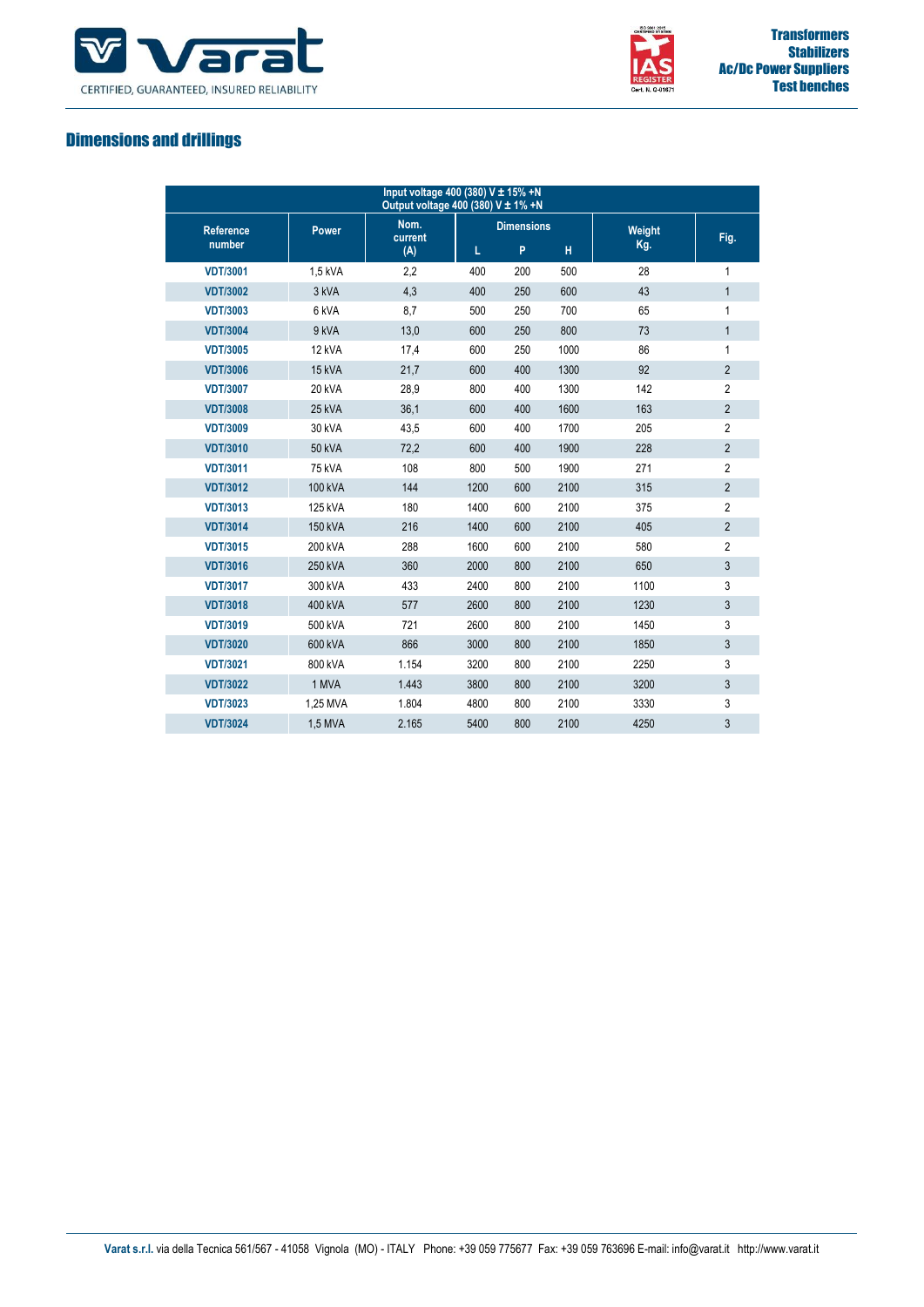



| Input voltage 400 (380) V ± 20% +N<br>Output voltage 400 (380) V ± 1,5% +N |               |                        |                   |     |      |        |                |  |
|----------------------------------------------------------------------------|---------------|------------------------|-------------------|-----|------|--------|----------------|--|
| <b>Reference</b><br><b>Number</b>                                          | <b>Power</b>  | Nom.<br>current<br>(A) | <b>Dimensions</b> |     |      | Weight |                |  |
|                                                                            |               |                        | L                 | P   | н    | Kg.    | Fig.           |  |
| <b>VDT/3201</b>                                                            | 1,5 kVA       | 2,2                    | 400               | 200 | 600  | 39     | 1              |  |
| <b>VDT/3202</b>                                                            | 3 kVA         | 4,3                    | 500               | 250 | 700  | 58     | $\mathbf{1}$   |  |
| <b>VDT/3203</b>                                                            | 6 kVA         | 8,7                    | 600               | 250 | 800  | 71     | 1              |  |
| <b>VDT/3204</b>                                                            | 9 kVA         | 13,0                   | 600               | 250 | 1000 | 88     | $\mathbf{1}$   |  |
| <b>VDT/3205</b>                                                            | 12 kVA        | 17,4                   | 600               | 400 | 1300 | 90     | 1              |  |
| <b>VDT/3206</b>                                                            | 15 kVA        | 21,7                   | 800               | 400 | 1300 | 135    | $\mathbf{1}$   |  |
| <b>VDT/3207</b>                                                            | <b>20 kVA</b> | 28,9                   | 600               | 400 | 1600 | 159    | 1              |  |
| <b>VDT/3208</b>                                                            | <b>25 kVA</b> | 36,1                   | 600               | 400 | 1700 | 197    | $\mathbf{1}$   |  |
| <b>VDT/3209</b>                                                            | 30 kVA        | 43,5                   | 600               | 400 | 1900 | 212    | 1              |  |
| <b>VDT/3210</b>                                                            | <b>50 kVA</b> | 72,2                   | 600               | 500 | 1900 | 267    | $\overline{2}$ |  |
| <b>VDT/3211</b>                                                            | 75 kVA        | 108                    | 800               | 600 | 2100 | 308    | $\overline{2}$ |  |
| <b>VDT/3212</b>                                                            | 100 kVA       | 144                    | 1200              | 600 | 2100 | 366    | $\overline{2}$ |  |
| <b>VDT/3213</b>                                                            | 125 kVA       | 180                    | 1400              | 600 | 2100 | 398    | $\overline{2}$ |  |
| <b>VDT/3214</b>                                                            | 150 kVA       | 216                    | 1600              | 600 | 2100 | 525    | $\overline{2}$ |  |
| <b>VDT/3215</b>                                                            | 200 kVA       | 288                    | 2000              | 800 | 2100 | 615    | 3              |  |
| <b>VDT/3216</b>                                                            | 250 kVA       | 360                    | 2400              | 800 | 2100 | 1095   | $\mathbf{3}$   |  |
| <b>VDT/3217</b>                                                            | 300 kVA       | 433                    | 2600              | 800 | 2100 | 1188   | 3              |  |
| <b>VDT/3218</b>                                                            | 400 kVA       | 577                    | 2600              | 800 | 2100 | 1386   | $\mathbf{3}$   |  |
| <b>VDT/3219</b>                                                            | 500 kVA       | 721                    | 3000              | 800 | 2100 | 1894   | 3              |  |
| <b>VDT/3220</b>                                                            | 600 kVA       | 866                    | 3200              | 800 | 2100 | 2266   | $\mathbf{3}$   |  |
| <b>VDT/3221</b>                                                            | 800 kVA       | 1.154                  | 3800              | 800 | 2100 | 3355   | 3              |  |
| <b>VDT/3222</b>                                                            | 1 MVA         | 1.443                  | 4800              | 800 | 2100 | 3852   | 3              |  |

| Input voltage 400 (380) V -30% +10% +N<br>Output voltage 400 (380) V ± 1,5% +N |               |                               |                   |     |      |        |                |  |
|--------------------------------------------------------------------------------|---------------|-------------------------------|-------------------|-----|------|--------|----------------|--|
| <b>Reference</b><br>number                                                     | Power         | Nom.<br><b>Current</b><br>(A) | <b>Dimensions</b> |     |      | Weight |                |  |
|                                                                                |               |                               | L                 | P   | H    | Kg.    | Fig.           |  |
| <b>VDT/3301</b>                                                                | 1.5 kVA       | 2,2                           | 400               | 200 | 600  | 35     | 1              |  |
| <b>VDT/3302</b>                                                                | 3 kVA         | 4,3                           | 500               | 250 | 700  | 58     | $\mathbf{1}$   |  |
| <b>VDT/3303</b>                                                                | 6 kVA         | 8,7                           | 600               | 250 | 800  | 73     | 1              |  |
| <b>VDT/3304</b>                                                                | 9 kVA         | 13,0                          | 600               | 250 | 1000 | 81     | $\mathbf{1}$   |  |
| <b>VDT/3305</b>                                                                | 12 kVA        | 17,4                          | 600               | 400 | 1300 | 99     | 1              |  |
| <b>VDT/3306</b>                                                                | 15 kVA        | 21,7                          | 600               | 400 | 1300 | 145    | $\mathbf{1}$   |  |
| <b>VDT/3307</b>                                                                | 20 kVA        | 28,9                          | 600               | 400 | 1600 | 205    | 1              |  |
| <b>VDT/3308</b>                                                                | 25 kVA        | 36,1                          | 600               | 400 | 1700 | 225    | $\mathbf{1}$   |  |
| <b>VDT/3309</b>                                                                | 30 kVA        | 43,5                          | 600               | 400 | 1900 | 247    | $\overline{2}$ |  |
| <b>VDT/3310</b>                                                                | <b>50 kVA</b> | 72,2                          | 800               | 500 | 1900 | 295    | $\overline{2}$ |  |
| <b>VDT/3311</b>                                                                | <b>75 kVA</b> | 108                           | 1400              | 600 | 2100 | 390    | $\overline{2}$ |  |
| <b>VDT/3312</b>                                                                | 100 kVA       | 144                           | 1400              | 600 | 2100 | 475    | $\overline{2}$ |  |
| <b>VDT/3313</b>                                                                | 125 kVA       | 180                           | 1600              | 600 | 2100 | 620    | $\overline{2}$ |  |
| <b>VDT/3314</b>                                                                | 150 kVA       | 216                           | 2000              | 800 | 2100 | 735    | $\mathfrak{Z}$ |  |
| <b>VDT/3315</b>                                                                | 200 kVA       | 288                           | 2400              | 800 | 2100 | 1150   | 3              |  |
| <b>VDT/3316</b>                                                                | 250 kVA       | 360                           | 2600              | 800 | 2100 | 1380   | $\mathbf{3}$   |  |
| <b>VDT/3317</b>                                                                | 300 kVA       | 433                           | 2600              | 800 | 2100 | 1550   | 3              |  |
| <b>VDT/3318</b>                                                                | 400 kVA       | 577                           | 3000              | 800 | 2100 | 1980   | $\mathbf{3}$   |  |
| <b>VDT/3319</b>                                                                | 500 kVA       | 721                           | 3200              | 800 | 2100 | 2330   | 3              |  |
| <b>VDT/3320</b>                                                                | 600 kVA       | 866                           | 3800              | 800 | 2100 | 3280   | $\mathbf{3}$   |  |
| <b>VDT/3321</b>                                                                | 800 kVA       | 1.154                         | 4800              | 800 | 2100 | 3420   | 3              |  |
| <b>VDT/3322</b>                                                                | 1 MVA         | 1.443                         | 5400              | 800 | 2100 | 4300   | 3              |  |